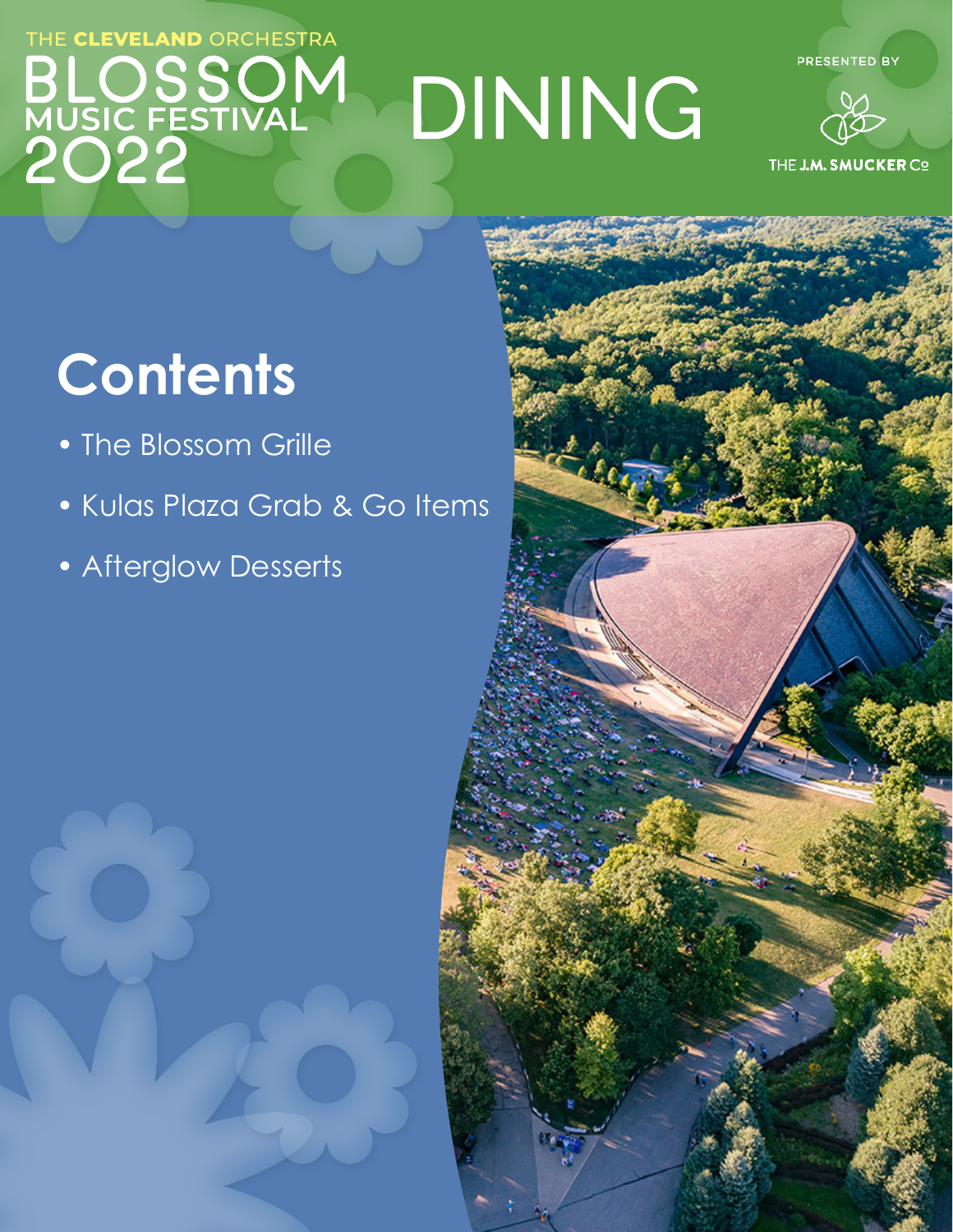# The Blossom Grille

## APPETIZERS

Charcuterie Board 28 ASSORTED CHEESES, MEATS AND ACCOUTREMENTS

#### Meatballs and Risotto 21

GARLICKY MEATBALLS OVER SPINACH RISOTTO

#### Bruschetta with Whipped Ricotta 18

BRUSCHETTA, CROSTINI, WHIPPED HERBED RICOTTA AND BALSAMIC REDUCTION

#### Crispy Brussels Sprouts 17

 FRIED BRUSSELS SPROUTS WITH BACON, TRUFFLE OIL AND HONEY TOPPED WITH PARMESAN CHEESE

#### New Orleans Shrimp 23

SAUTEED BBQ SHRIMP IN A SPIKED BUTTER SAUCE OVER GRITS

#### Arancini 16

CRISPY FRIED RICE BALLS WITH ROMANO AND PARMIGIANO CHEESES SERVED WITH TOMATO SAUCE

### SALADS

add protein to any salad Chicken 10 Shrimp 14 Crab Cake 15

#### Mixed Greens Salad 11

 FRESH LOCAL GREENS, TOMATO, CUCUMBER, RADISH AND CROUTONS WITH CHOICE OF DRESSING

#### California Cobb Salad 21

 FRESH LOCAL GREENS, CHICKEN, TOMATOES, ONION, BLUE CHEESE CRUMBLES, BACON, EGG & AVOCADO WITH CHOICE OF DRESSING

#### Fuji Apple Salad 18

 FRESH LOCAL GREENS, TOMATO, ONION, PECANS, GORGONZOLA CHEESE AND APPLE SLICES SERVED WITH HONEY APPLE CHAMPAGNE DRESSING

#### Grilled Romaine Salad 18

 GRILLED ROMAINE HEART, CAESAR DRESSING, PARMESAN CHEESE, CROUTONS AND CHARRED LEMON

#### Blueberry Chopped Salad 18

 ROMAINE, BLUEBERRIES, TOASTED PECANS, RED ONION, GORGONZOLA AND POPPYSEED DRESSING

\*CONSUMING RAW OR UNDERCOOKED MEATS, POULTRY, SEAFOOD, SHELLFISH, OR EGGS MAY INCREASE YOUR RISK OF FOODBORNE ILLNESS, ESPECIALLY IF YOU HAVE CERTAIN MEDICAL CONDITIONS.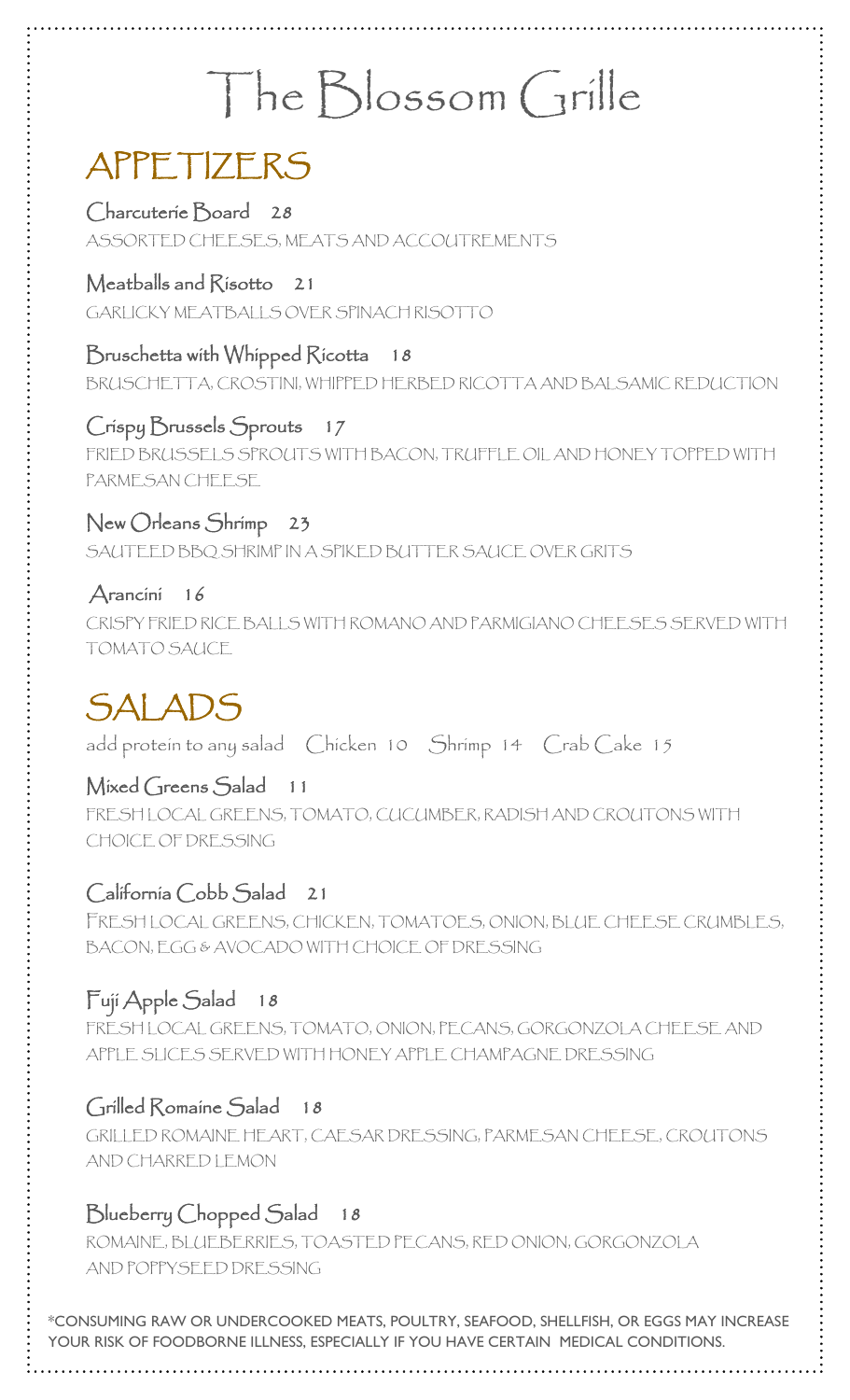## The Blossom Grille

## FLATBREADS

Giuseppe Flatbread 19 PEPPERONI, BANANA PEPPERS, MOZZARELLA CHEESE AND TRADITIONAL RED SAUCE

#### Elote Flatbread 17

CHIPOTLE AIOLI, BUTTERED CORN, MOZZARELLA AND COTIJA CHEESE

#### Lemon Ricotta Chicken Flatbread 18

GARLIC CHICKEN, LEMON RICOTTA, SPINACH AND TOMATOES

## **SANDWICHES**

#### Blossom Smoked Burger 28

HALF POUND BURGER, CARAMELIZED ONIONS AND PEPPERS, SWISS CHEESE AND BEARNAISE SAUCE

#### Grilled Chicken Club 26

GRILLED CHICKEN SERVED CHILLED WITH BACON, LETTUCE, TOMATO, GOUDA, AND SIDE OF MAYO

## ENTREES

#### Filet Medallions 52

TOPPED WITH GOAT CHEESE AND BLUEBERRY CABERNET REDUCTION WITH MASHED POTATOES AND ROASTED CARROTS

#### Surf & Turf

FILET MEDALLIONS WITH MASHED POTATOES, GRUYERE SPINACH, ONION JUS, AND CHOICE OF SHRIMP \$61, LOBSTER TAIL \$69, OR CRAB CAKES \$62

#### Ohio Pork Chop 36

OHIO 12 OZ BONELESS PORK CHOP GLAZED WITH SMUCKER'S STRAWBERRY BALSAMIC GLAZE SERVED WITH SWEET POTATO MASH AND BRUSSELS SPROUTS

#### Beer Battered Fish and Chips 33

FRIED COD WITH FRITES AND COLESLAW

#### Pretzel Crusted Pork Schnitzel 34

TOPPED WITH CHIVE BEURRE BLANC SERVED WITH BUTTER PARSLEY SMASHED POTATOES AND BRAISED CABBAGE

#### Mediterranean Baked Pasta 31

GRAPE TOMATOES, FETA CHEESE, ONIONS, SPINACH AND PENNE PASTA TOPPED WITH BASIL AND PARMESAN CHEESE

\*CONSUMING RAW OR UNDERCOOKED MEATS, POULTRY, SEAFOOD, SHELLFISH, OR EGGS MAY INCREASE YOUR RISK OF FOODBORNE ILLNESS, ESPECIALLY IF YOU HAVE CERTAIN MEDICAL CONDITIONS.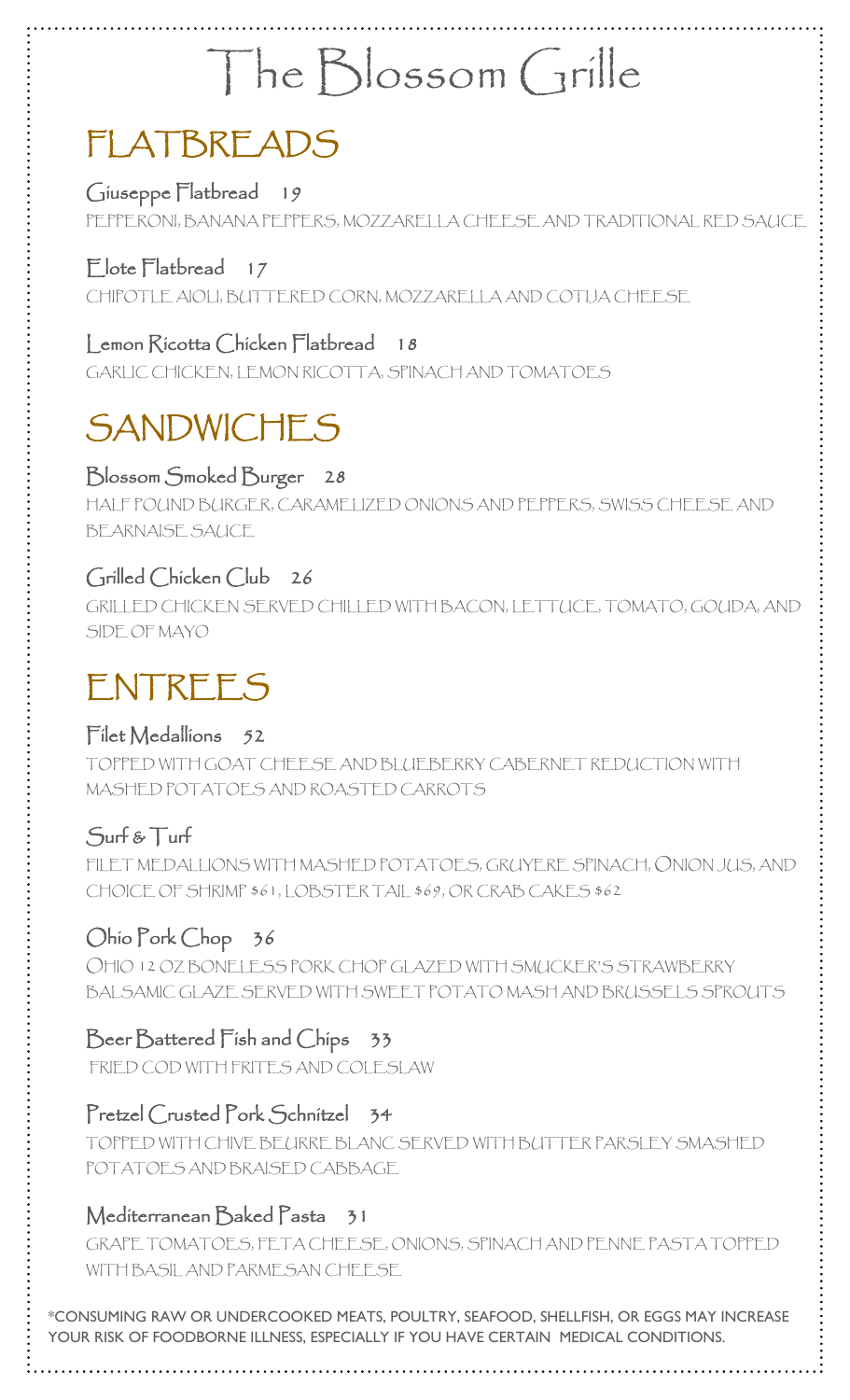#### Kulas Plaza Grab and Go Menu Items

Chef Salad 12 Mixed Greens, Ham, Turkey, Tomato, Onion, Egg, Cucumber, Cheddar Cheese, Ranch Dressing

House Salad 8 Mixed Greens, Cheddar Cheese, Tomato, Cucumber, Onion, Croutons, Ranch Dressing

Chicken Salad Wrap 12 Greens, Tomato, Grapes, Onion

Grilled Veggie Wrap 12 Grilled Summer Vegetables, Greens, Tomato, Onion, Herbed Cream Cheese

Charcuterie Board 16

Cheese and Grapes 14

Fruit Cup 8

Veggies and  $Dip - 8$ 

Cookies<sub>5</sub>

Brownies 5

Assorted Seballos Desserts 9